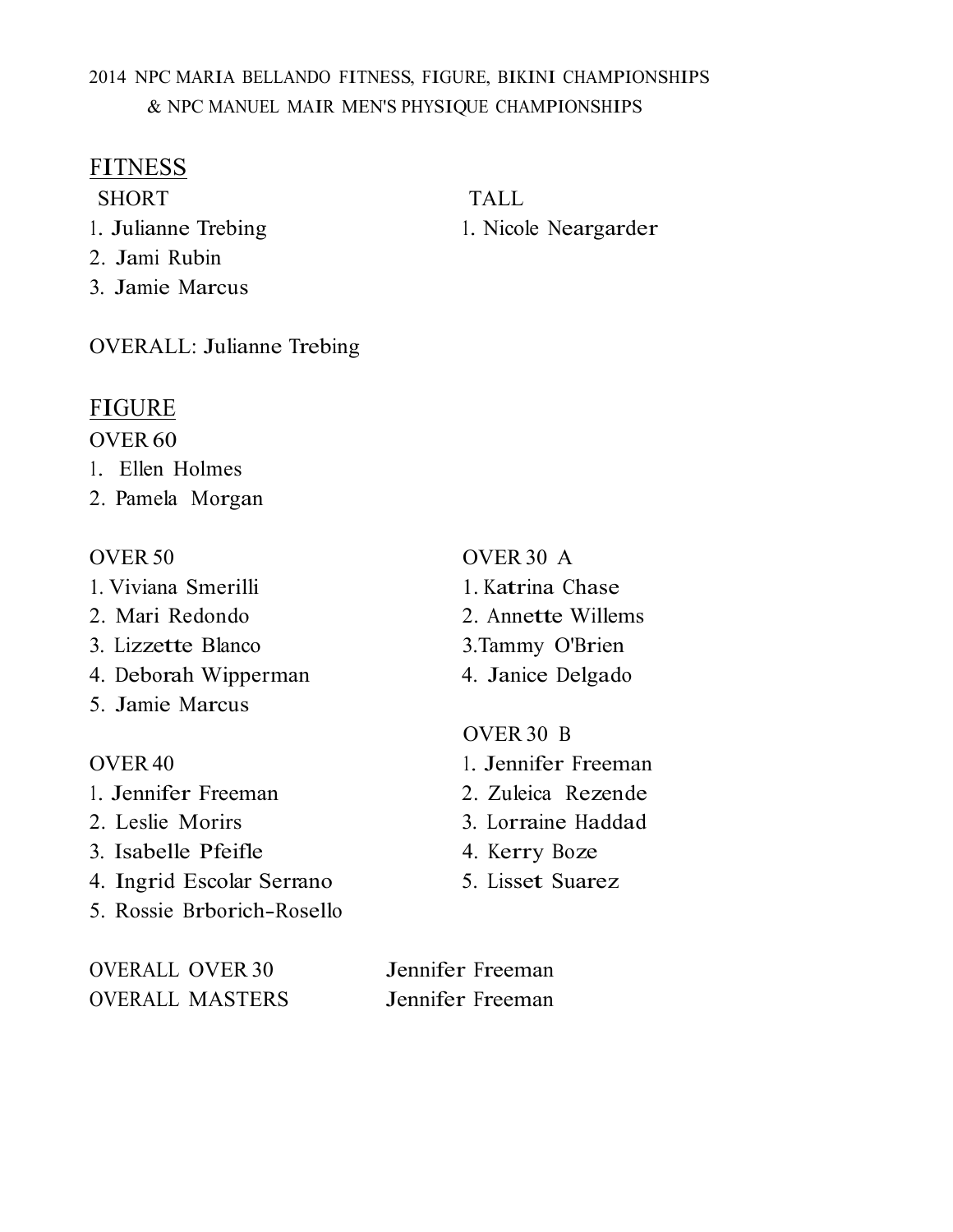- 1. Ingrid Escolar Serrano 1. Crystal Thomas
- 2. Sarah Fehlberg 2. Jennie Porcelli

### OVERALL Crystal Thomas

- 
- 
- 3. Ingrid Escolar Serrano 3. Suzanne Llano
- 4. Sarah Fehlberg 4. Tammy O'Brien
- 

- 
- 2. Zuleica Rezende 2. Sara Ognibene
- 
- 4. Rossie Brobrich-Rosello
- 5. Lisset Suarez

OVERALL Jennifer Freeman

### BIKINI

- 
- 2. Jeannette Navarrette 2. Ana Acevedo

## NOVICE A NOVICE B

- 
- 
- 3. Cortney Hanson

## OPEN A OPEN B

- 1. Leslie Morris 1. Isabelle Pfeifle
- 2, Katrina Chase 2. Annette Willems
	-
	-
- 5. Annia Alfonso 5. Lauren Lopez

## OPEN C OPEN D

- 1. Crystal Thomas 1. Jennifer Freeman
	-
- 3. Kerry Boze 3. Alexandra Zych

## OVER 50 OVER 40

- 1. Teresa Vaught 1. Ruth Baria-Edwards
	-
	- 3. Lucritta O'Neal
	- 4. Tina Fondaw
	- 5. Nina Baptista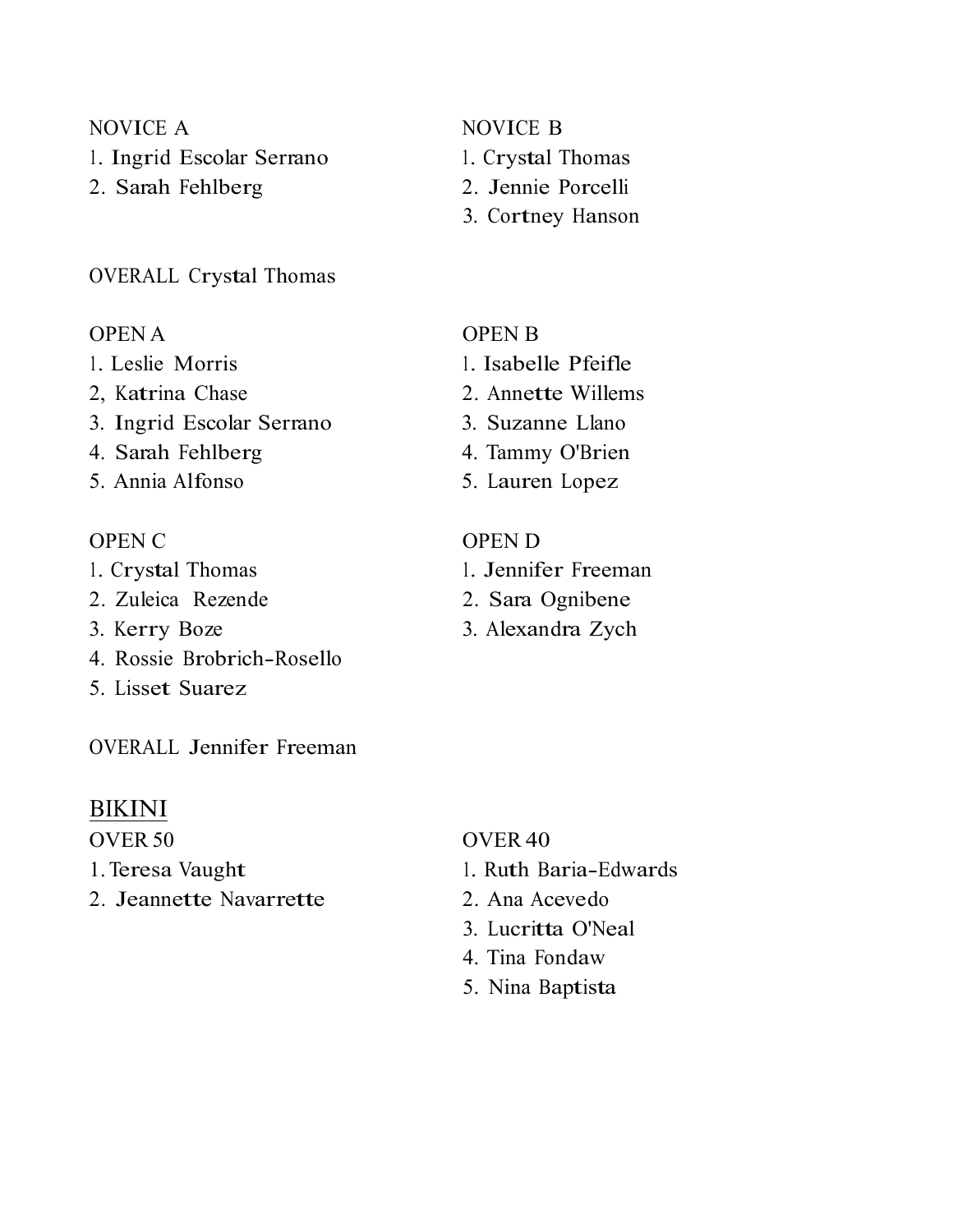- 
- 
- 
- 4. Natalia Pereyra 4. Nicole Cornelius
- 5. Itzamarie Cintron 5. Ana Morales

## OVER 30 A OVER 30 B

- 1. Jodi Perl 1. Shellie Andrews
- 2. Laiza Fret 2. Graziele Campos
- 3. Gigi Cyrille 3. Angelica Barahona
	-
	-

## OVERALL MASTER'S OVER 30 & MASTERS OVERALL Jodi Perl

# TEEN

- 1. Bruny Rojas
- 2. Romina Dorotea
- 3. Rachel Machin
- 4. Melanie Nicole Valero

- 1. Yudy Soto Hernandez 1. Vivian Arias
- 
- 
- 
- 5. Jacqueline Trusty 5. Kristie Wilcox
- BIKINI NOVICE A BIKINI NOVICE B
	-
	- 2. Lauren Matthias 2. Amanda Costaregni
	- 3. Joy Zoggia 3. Kristine Dunn
	- 4. Alison Leigh 4. Denise Wortheim
		-

# OVERALL NOVICE BIKINI Yudy Soto Hernandez

- 1. Natalie Costa e Sa 1. Jessie Melton
- 2. Joy Zoggia 2. Jodi Perl
- 3. Yudy Soto Hernandez 3. Bruny Rojas
- 
- 5. Aliesha Wanamaker 5. Kristina Gross

- 
- 2. Danee Cavaliere 2. Paola Garcia
- 
- 4. Alisa Lindenberg 4. Graziele Campos
- 5. Angelica Barahona 5. Meranda Maley

# OPEN A OPEN B

- 
- 
- 
- 4. Laiza Fret 4. Alison Leigh
	-

# OPEN C OPEN D

- 1. Vivian Arias 1. Alzira Rodriguez
	-
- 3. Orlany Perez 3. Ishimine Johnson
	-
	-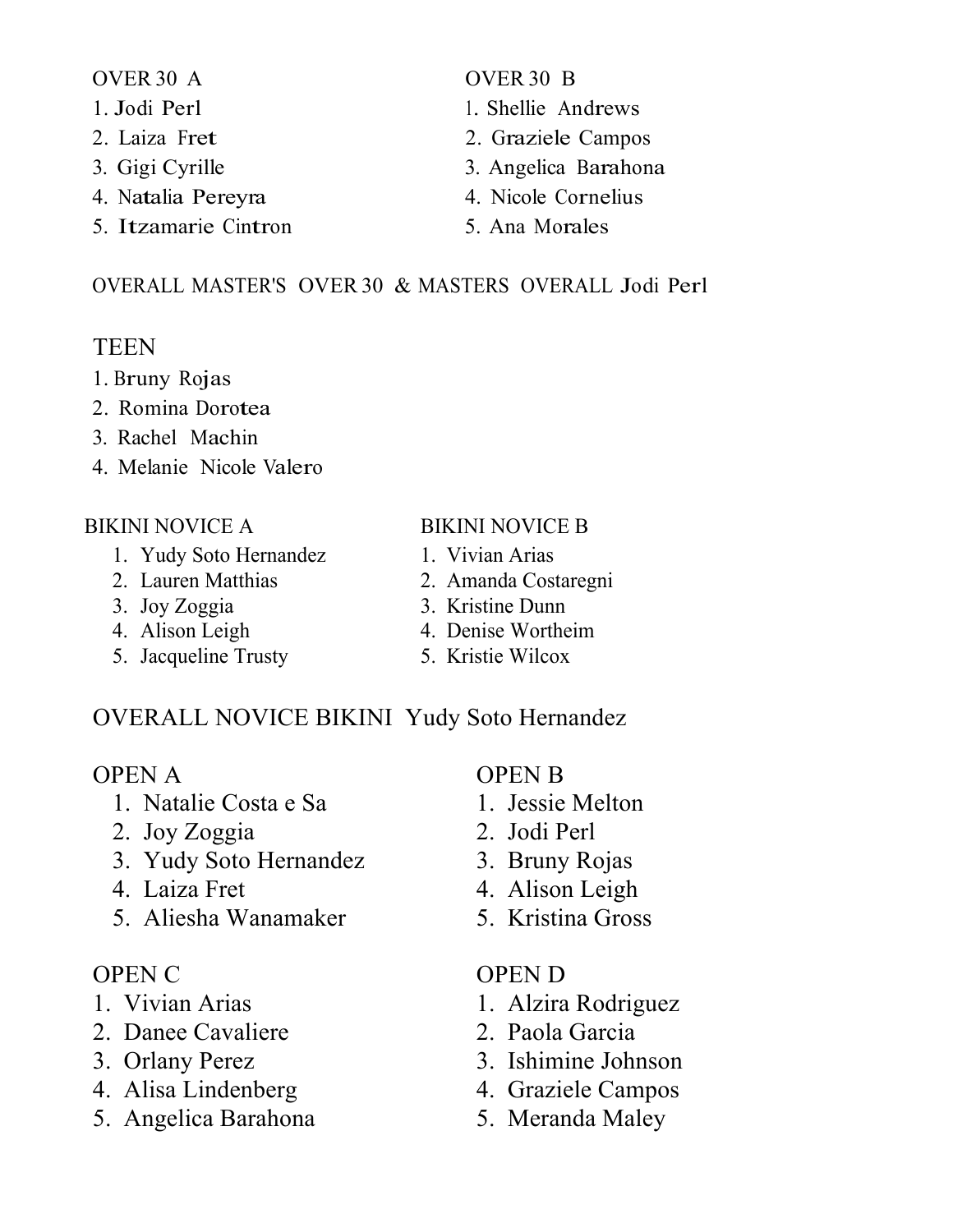# OVERALL Natalie Costa e Sa

# MEN'S PHYSIQUE

- 1. Christopher Cohen 1. Frank Same
- 
- 
- 4. Marty Burger 4. Frank Castillo
- 5. Remberto Arroyo 5. Russell Hindman

OVERALL Frank Same

## NOVICE A NOVICE B

- 1. Gioele LaGalla 1. Frank Lopez
- 
- 3. Alexander Florez 3. Keith Holmes
- 
- 

## OVERALL Giole LaGalla **TEEN**

- 1. Alexander Flores
- 2. Alejandro Carruyo
- 3. Kyle Anderson
- 4. Brian Bradshaw

## OPEN A OPEN B

- 1. Andes Parra 1. Von Xavier
- 
- 3. Mark Celestin 3. Jesus Burgos
- 4. Yarmani Zamora 4. Ryan McMurray
- 

# OVER 50 OVER 40

- 
- 2. Perry Hoff 2. Terrence Thomas
- 3. Monty Klein 3. Keith Holmes
	-
	-

- 
- 2. Michael Schuberth 2. Christian Gutierrez
	-
- 4. Frank Castillo 4. Jeremy Garcia
- 5. Kaylen Chan 5. Mikerlange Barthelem

- 
- 2. Arthur Joseph 2. Sebastian Aguirre
	-
	-
- 5. Kevin Moreno 5. Robinson Janvier